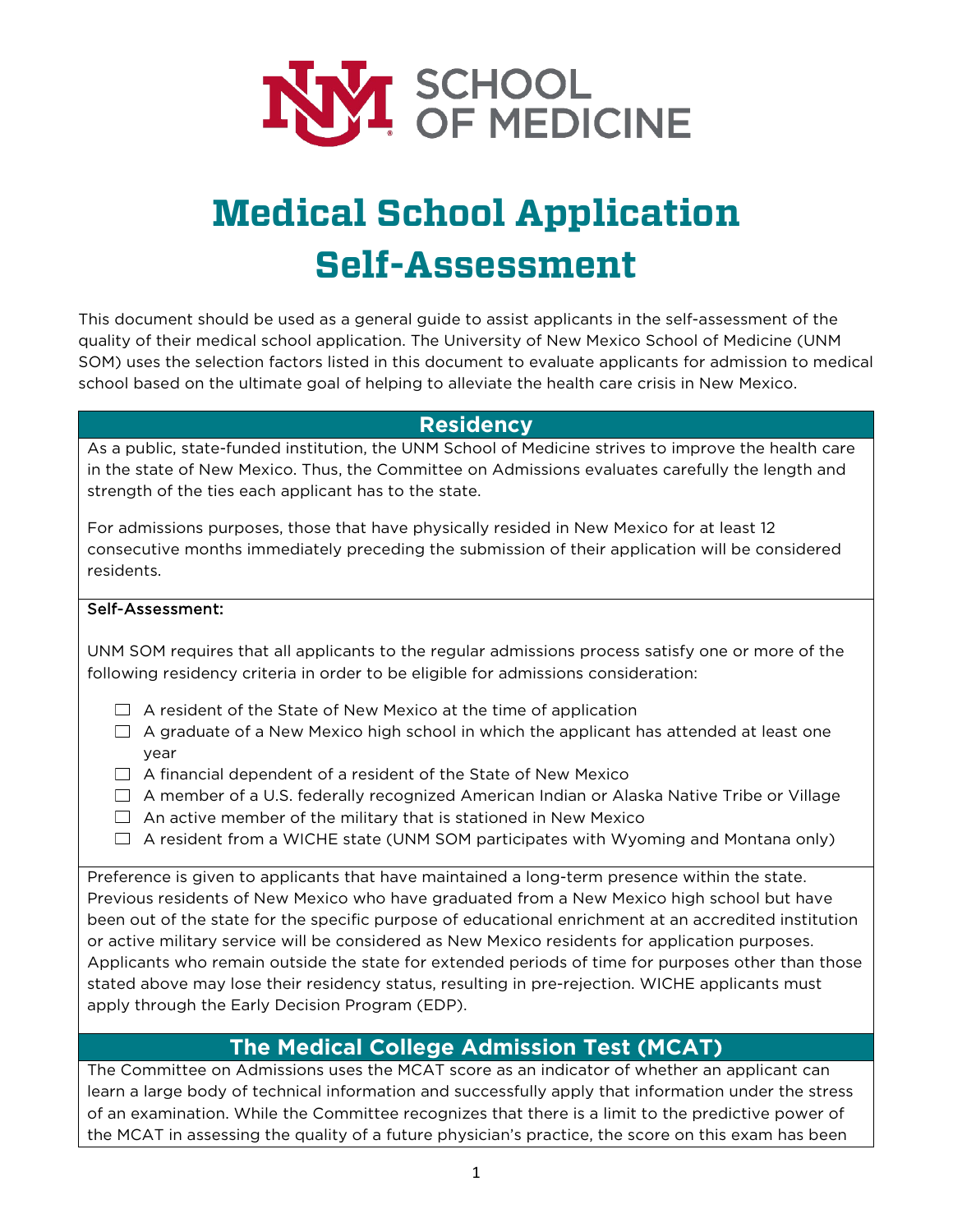shown to be a strong predictor of whether an applicant will be able to successfully pass the national licensure board exams required to become certified to practice.

Currently, the Committee on Admissions looks at the best composite MCAT score on a single test taken within the last four years. Scores from MCATs taken more than four years ago from today's date will not be considered. The MCAT score counts for approximately 25% of the final applicant score.

Although the minimum composite MCAT score to be considered for admission is 494, applicants are strongly encouraged to consider retaking the exam if their score is less than 503. The Entering Class of 2021 averaged a score of 505 on the MCAT.

#### Preparing for the MCAT

It is recommended that applicants with difficulty performing well on standardized exams consider taking an MCAT preparation course. Applicants are also encouraged to complete all prerequisite undergraduate courses before taking the MCAT or participating in a preparatory program. It is important to remember that MCAT review courses are not a substitute for the prerequisites; MCAT preparatory courses are specifically geared towards a concentrated review of material and testtaking strategies. It is also important that applicants take the MCAT soon after completing the preparatory course. Those who delay taking the exam often score lower than those who take the MCAT immediately after completing the preparatory course.

#### Finishing the Test

For those that have trouble finishing the MCAT within the allotted time, it is recommended that applicants check their reading and comprehension speed. Generally, in order to complete the exam, it is recommended that applicants be able to read and comprehend at least 300 words per minute. To increase reading speed, one should consider taking a speed reading course or purchasing a book on the topic from a local bookstore.

#### Self-Assessment:

Best MCAT Performance

| MCAT <sup>2015</sup> Section                 | <b>Scores from Best Single Exam</b> |
|----------------------------------------------|-------------------------------------|
| <b>CPBS</b>                                  |                                     |
| <b>BBLS</b>                                  |                                     |
| <b>PSBB</b>                                  |                                     |
| CARS                                         |                                     |
| <b>Total Score</b>                           |                                     |
| 2021 Matriculant Student<br>Avg. Total Score | 505                                 |

Personal Recommendations:

## **Grade Point Average (GPA) and Academic Preparation**

The Committee on Admissions uses undergraduate and post-graduate overall GPAs and grades in specific prerequisite courses to assess the academic preparation of the applicant for medical school curriculum. Students must obtain a C or better in all prerequisite courses (equivalent to 2.0 grade points); the grade of C- is unacceptable.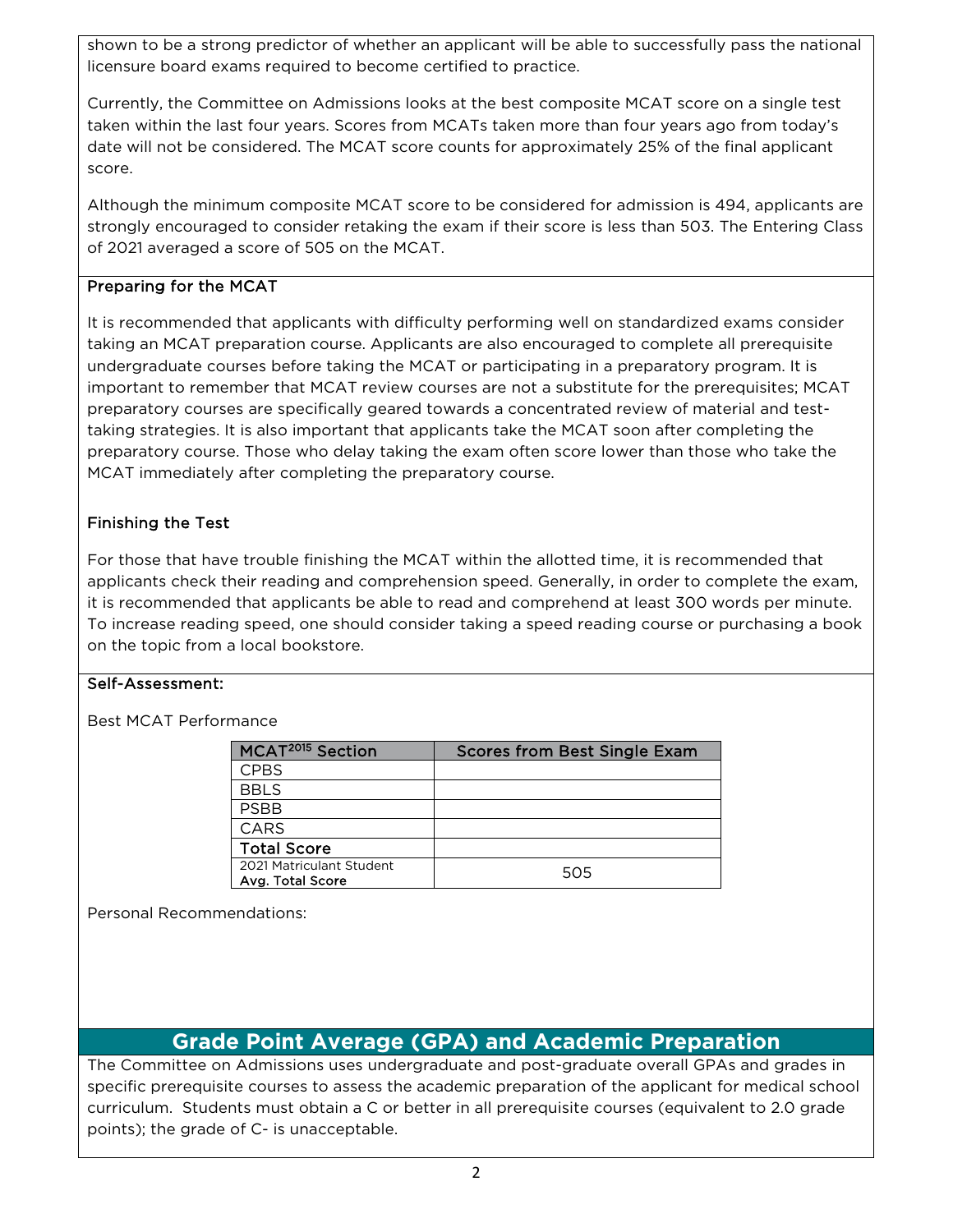The study and practice of medicine is based on modern concepts in biology, chemistry, and physics, and on an appreciation of the scientific method. Hence, mastery of these basic scientific principles is expected of all entering medical students. Additionally, the social sciences provide the applicant with a view of how society works and a context for dealing with behavior and population health issues. The **humanities** provide insight into human expression and offer examples of effective communication between individuals as well as societies. Thus, the Committee on Admissions looks for a well-rounded academic performance in the natural and social sciences and the humanities.

Academic performance is also an indicator of how well applicants balance their time for study with other aspects of their life that are of competing importance.

The minimum cumulative GPA required to gain admissions consideration at UNM SOM is a 3.0. The Entering Class 2021 an average GPA of 3.66.

Through the GPA weighting process, freshman and sophomore year grades count for less than the grades from junior year and beyond. First-year grades are weighted 1X, second-year grades are weighted 2X, and grades from all subsequent years, including post-graduate and graduate school, are weighted 3X.

#### Improving Your Academic Profile

#### UNM SOM Recommendations:

Those with GPAs significantly lower than a 3.6 should consider taking some courses in upper division biology, chemistry, and/or biochemistry in order to improve their academic profile. The following courses are examples of such classes offered at The University of New Mexico. Comparable courses may be found at other universities or colleges.

| <b>UNM Recommended Course Listings</b>  |                                     |  |  |  |  |  |
|-----------------------------------------|-------------------------------------|--|--|--|--|--|
| <b>BIOLOGY</b>                          | <b>BIOCHEMISTRY</b>                 |  |  |  |  |  |
| 303L Ecology and Evolution<br>$\bullet$ | 445/446 Intensive Biochemistry      |  |  |  |  |  |
| 304L Plant/Animal Form and Function     | 463/464 Biochemistry of Disease     |  |  |  |  |  |
| 2210/2210L & 2225/2225L Anatomy &<br>٠  | <b>BIOMEDICAL SCIENCES</b>          |  |  |  |  |  |
| Physiology I/II                         | 507 Advanced Molecular Biology      |  |  |  |  |  |
| 351/352L Microbiology<br>$\bullet$      | 508 Advanced Cell Biology           |  |  |  |  |  |
| 412 Developmental Biology               | 509 Principles of Neurobiology      |  |  |  |  |  |
| 416L Histology<br>٠                     | 510 Physiology                      |  |  |  |  |  |
| 425 Molecular Genetics                  | <b>CHEMISTRY</b>                    |  |  |  |  |  |
| 429 Molecular Cell Biology              | 421 Biological Chemistry            |  |  |  |  |  |
| 450 Virology                            | 425 Organic Chemistry of Biological |  |  |  |  |  |
| 456 Immunology<br>٠                     | Pathways                            |  |  |  |  |  |

#### Self-Assessment:

| Prerequisite Performance |        |        | Cumulative GPA: |  |  |                                                                |  |  |  |
|--------------------------|--------|--------|-----------------|--|--|----------------------------------------------------------------|--|--|--|
|                          | Course |        |                 |  |  |                                                                |  |  |  |
|                          | Biol 1 | Biol 2 | Chem1           |  |  | Chem 2   O-Chem 1   O-Chem 2   Physics 1   Physics 2   Biochem |  |  |  |
|                          |        |        |                 |  |  |                                                                |  |  |  |
| Grade                    |        |        |                 |  |  |                                                                |  |  |  |

Personal Recommendations: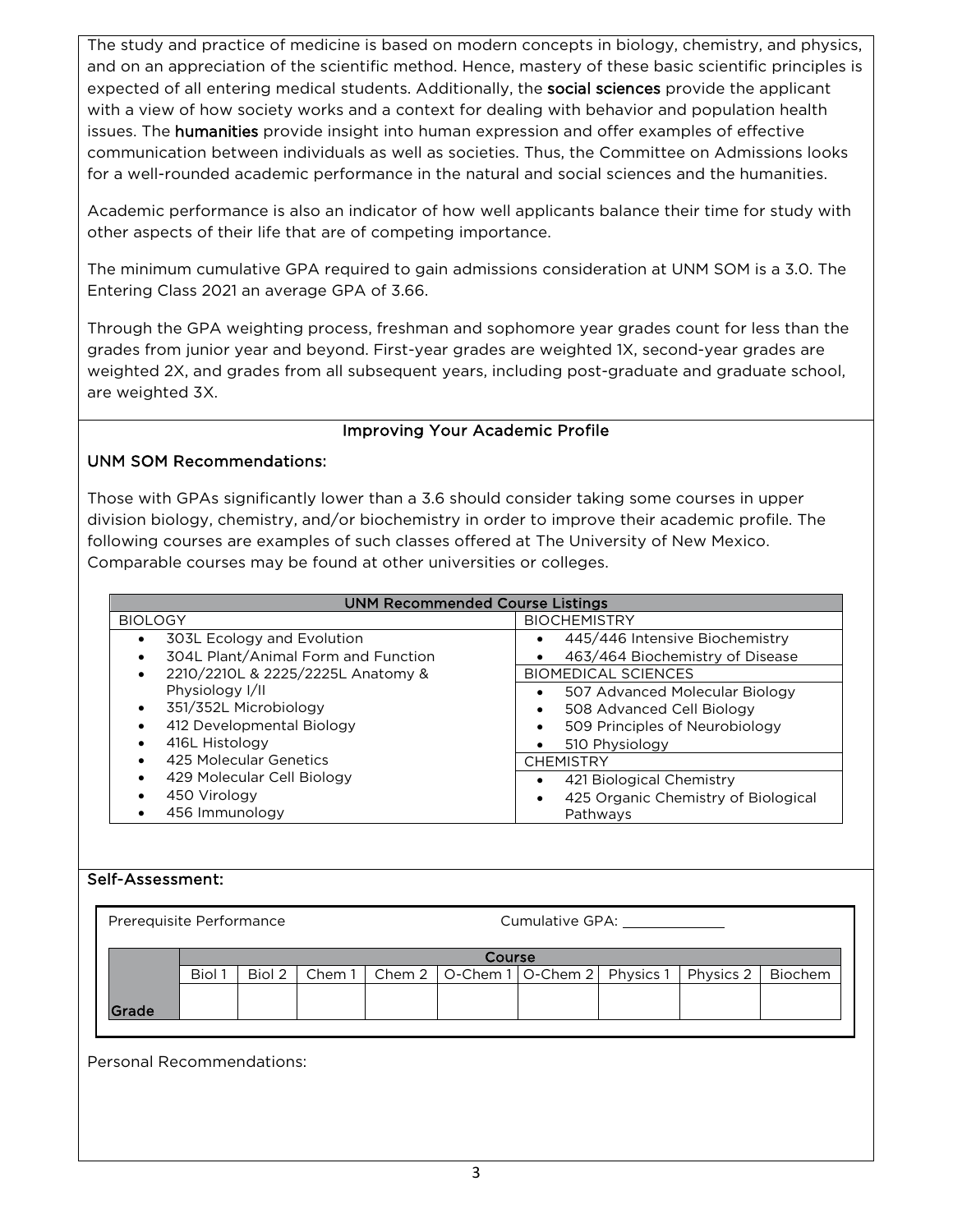## **Clinical Experience**

The Committee on Admissions evaluates the applicant's exposure to medicine in health care settings in order to determine if the applicant understands the challenges and complexities of medical practice and is comfortable being around patients with health problems and illnesses.

Direct patient contact is the key to a quality clinical experience. Being a physician requires a strong commitment to patients that brings with it enormous self-sacrifice, often requiring a great deal of time away from family and friends. Without direct patient care exposure in the health care setting, many applicants fail to understand and appreciate these challenges and they are more likely to discontinue their medical training or become dissatisfied with their careers.

In addition, clinical experiences provide the applicant with an understanding of the challenges of dealing with patients who are often experiencing the most stressful time in their lives, and/or may not always be compliant with their physician's recommendations. The applicant is able to determine if s/he has the capacity to deal with patients in an empathetic manner under these difficult conditions.

Most importantly, the Committee on Admissions interviewers will require applicants to discuss and describe physician and patient-related encounters. The Committee will evaluate these experiences based on the length of time invested, depth of the experience, and lessons learned.

#### Self-Assessment:

Reflection of Clinical Experiences:

Personal Recommendations:

### **Community Service Experience**

The Committee on Admissions uses the applicant's record of volunteerism as an indicator of the applicant's commitment to the community and to society.

A good physician recognizes the role that local, national and world communities play in the health of the individual as well as the health of the public. The applicant's previous experience in the community provides perspectives on these important interrelationships. The Committee on Admissions takes into account the fact that many applicants must work to support their education, and that volunteer time may be limited. However, holidays and weekends are good opportunities to volunteer despite a busy work and/or school schedule.

#### Self-Assessment:

Reflection of Community Service Experiences: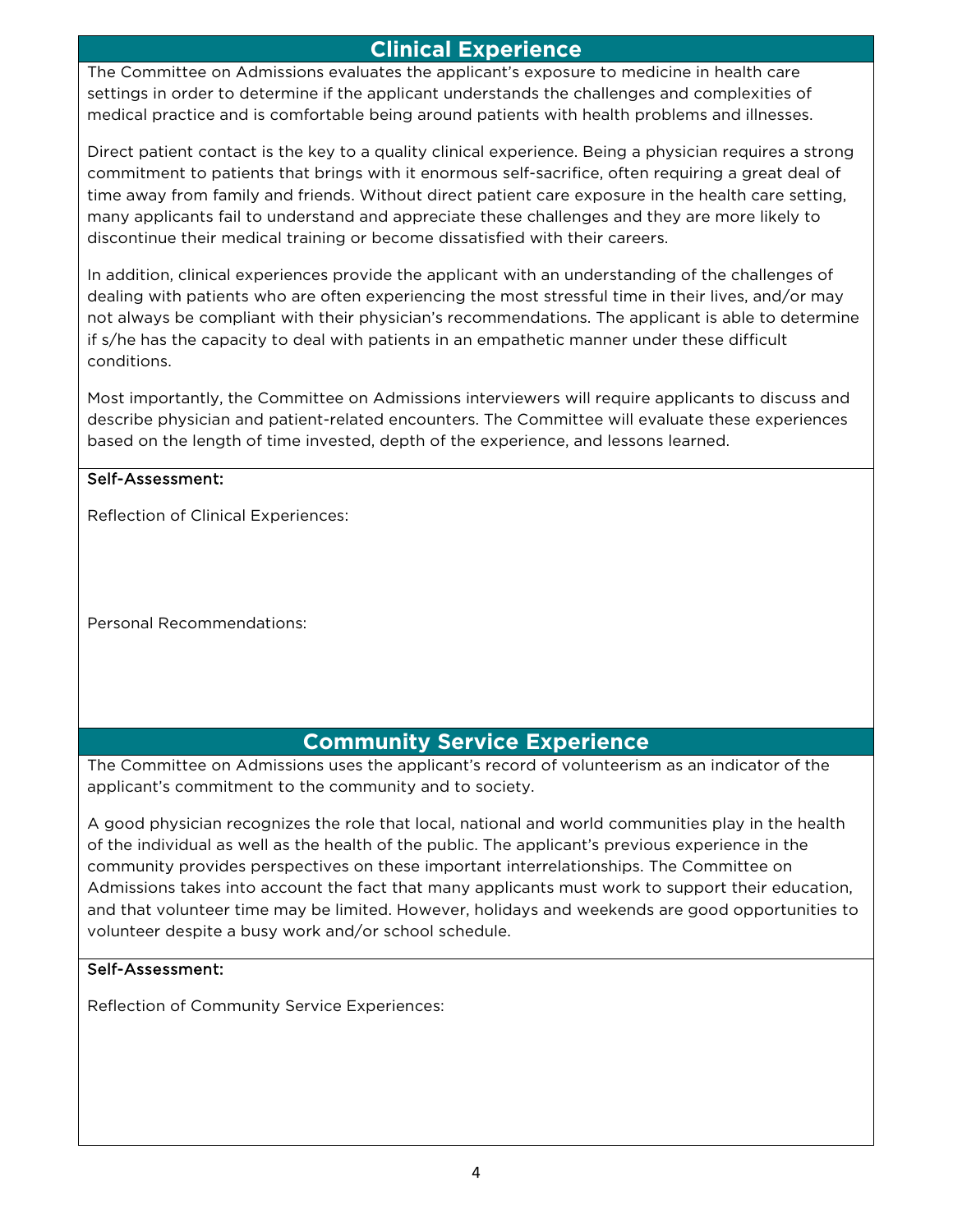Personal Recommendations:

## **Health Care Issues**

The State of New Mexico is home to many unique health care issues and currently faces a health care crisis due to the fact that much of the state is rural and medically underserved. The ultimate goal of UNM SOM is to train medical professionals that can help to address and alleviate this problem. Therefore, it is vital that applicants have a thorough understanding of the health care issues that face New Mexico. It is also important to be aware of the health care issues that face our nation and the world.

During the interview, applicants will be engaged in discussions on state, national and/or international health care issues. Applicants are strongly encouraged to learn about these issues by reading local and national newspapers, national news magazines, and websites. The following websites may be useful in gaining insight into such issues.

| Local                                        | <b>National</b> | International                 |
|----------------------------------------------|-----------------|-------------------------------|
| www.health.state.nm.us<br>www.abgjournal.com | www.nytimes.com | www.cdc.gov<br>www.who.int/en |
|                                              | www.cnn.com     |                               |

#### Self-Assessment:

Reflection of Health Care Issues:

Personal Recommendations:

## **Communication Skills**

The Committee on Admissions uses the statements on the medical school AMCAS and secondary applications and the answers to questions during the admissions interviews to determine the quality of an applicant's communication skills.

The physician plays a critical role in teaching patients how to make good decisions about their physical and behavioral health. In addition, the practice of medicine requires that a physician function as a member, and more often the leader, of a team of health professionals that must work together closely and effectively. A physician must be able to speak clearly, effectively, and succinctly with a patient, and must be able to listen effectively and ask good questions.

It is important to be able to maintain the correct balance of speaking and listening so that information is transmitted in an accurate and efficient manner. The physician is also required to keep accurate and precise records of patient encounters that will be used by different components of the health care system. A physician's writing must have a proper balance of information content, succinctness and clarity.